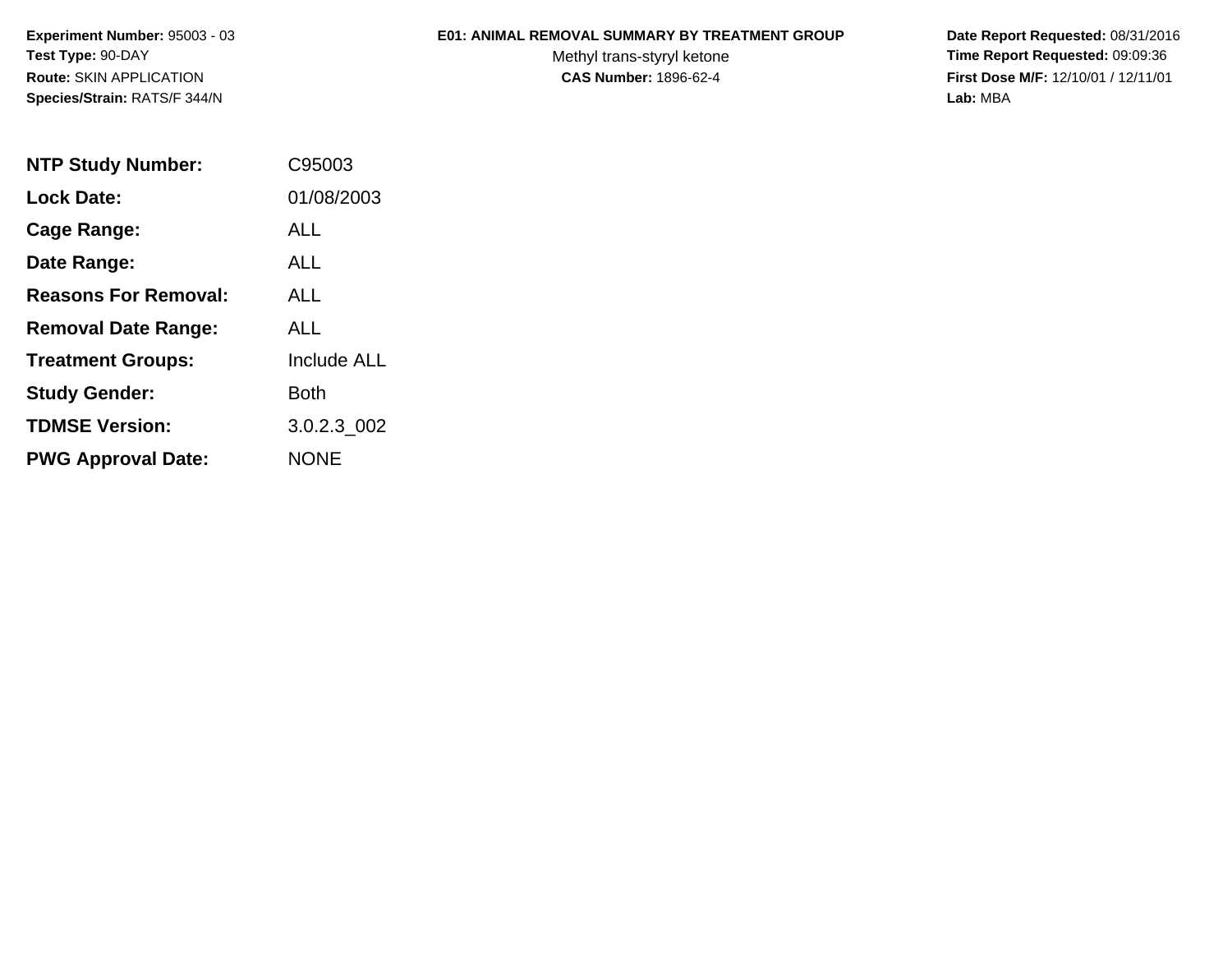## **E01: ANIMAL REMOVAL SUMMARY BY TREATMENT GROUP**

Methyl trans-styryl ketone<br>CAS Number: 1896-62-4

 **Date Report Requested:** 08/31/2016 **Time Report Requested:** 09:09:36 **First Dose M/F:** 12/10/01 / 12/11/01<br>Lab: MBA **Lab:** MBA

| <b>MALE</b>            |              |                 |             |                  |                  |              |  |
|------------------------|--------------|-----------------|-------------|------------------|------------------|--------------|--|
| <b>TREATMENT</b>       |              | <b>ALLOC</b>    | <b>ACCK</b> | <b>SSAC</b>      | <b>TSAC</b>      | <b>TOTAL</b> |  |
| <b>VEHICLE CONTROL</b> |              | 10 <sup>°</sup> | 0           | 0                | 10               | 10           |  |
| CONTROL SPECIAL        |              | 10 <sup>°</sup> | 0           | 10               | $\mathbf 0$      | 10           |  |
| 22.0 MG/KG             |              | 10              | 0           | $\mathbf 0$      | 10               | 10           |  |
| TK 22.0 MG/KG          |              | 10              | 0           | 10               | $\boldsymbol{0}$ | 10           |  |
| 44.0 MG/KG             |              | 10              | 0           | $\mathbf 0$      | 10               | $10$         |  |
| TK 44.0 MG/KG          |              | 10              | $\mathbf 0$ | 10               | $\mathbf 0$      | 10           |  |
| 87.5 MG/KG             |              | 10              | 0           | $\mathbf 0$      | 10               | 10           |  |
| TK 87.5 MG/KG          |              | 10              | 0           | 10               | $\mathbf 0$      | 10           |  |
| 175 MG/KG              |              | 10              | 0           | $\boldsymbol{0}$ | 10               | 10           |  |
| <b>TK 175 MG/KG</b>    |              | 10              | 0           | 10               | $\mathbf 0$      | 10           |  |
| 350 MG/KG              |              | 10              | 0           | $\mathbf 0$      | 10               | 10           |  |
| <b>TK 350 MG/KG</b>    |              | 10              | 0           | 10               | $\mathbf 0$      | 10           |  |
|                        | <b>TOTAL</b> | 120             | 0           | 60               | 60               | 120          |  |

## FEMALE

| <b>ALLOC</b> | <b>ACCK</b> | <b>SSAC</b> | <b>TSAC</b>  | <b>TOTAL</b> |
|--------------|-------------|-------------|--------------|--------------|
| 10           | 0           | 0           | 10           | 10           |
| 10           | 0           | 10          | $\mathbf{0}$ | 10           |
| 10           | 0           | 0           | 10           | 10           |
| 10           | 0           | 10          | 0            | 10           |
| 10           | 0           | 0           | 10           | 10           |
| 10           | 0           | 10          | 0            | 10           |
| 10           | 0           | $\mathbf 0$ | 10           | 10           |
| 10           |             | 9           | $\mathbf 0$  | 10           |
| 10           | 0           | 0           | 10           | 10           |
|              |             |             |              |              |